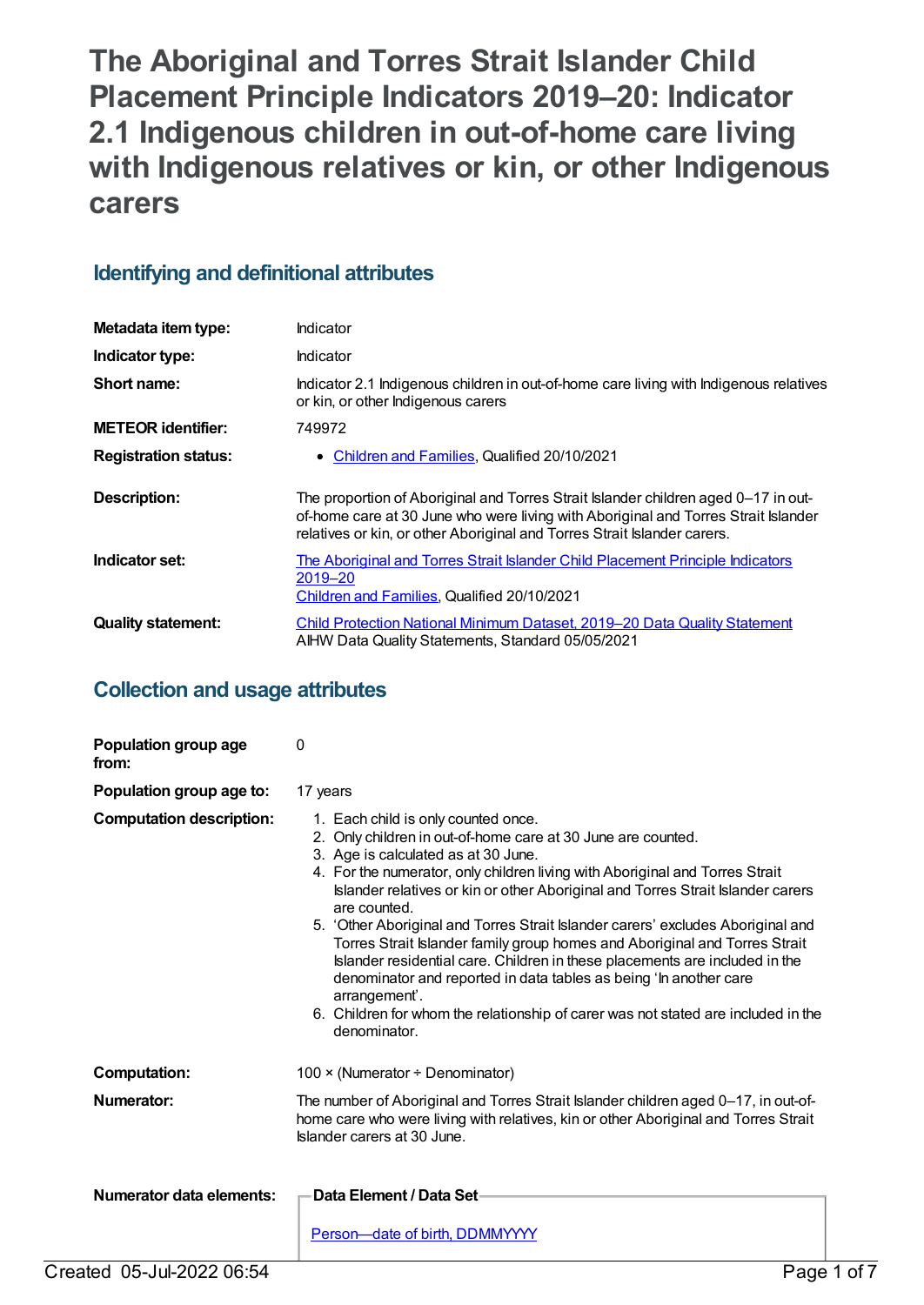#### **Data Source**

AIHW Child [Protection](https://meteor.aihw.gov.au/content/489543) Collection

**NMDS / DSS**

Child [protection](https://meteor.aihw.gov.au/content/740158) NMDS 2019–20

## **Data Element / Data Set**

Service event-living [arrangement](https://meteor.aihw.gov.au/content/689331) type, child under care code N[N]

**Data Source**

AIHW Child [Protection](https://meteor.aihw.gov.au/content/489543) Collection

**NMDS / DSS**

Child [protection](https://meteor.aihw.gov.au/content/740158) NMDS 2019–20

**Data Element / Data Set**

Service event—living [arrangement](https://meteor.aihw.gov.au/content/474217) start date, DDMMYYYY

**Data Source**

**AIHW Child [Protection](https://meteor.aihw.gov.au/content/489543) Collection** 

**NMDS / DSS**

Child [protection](https://meteor.aihw.gov.au/content/740158) NMDS 2019–20

**Data Element / Data Set**

Service event-living [arrangement](https://meteor.aihw.gov.au/content/474223) end date, DDMMYYYY

**Data Source**

**AIHW Child [Protection](https://meteor.aihw.gov.au/content/489543) Collection** 

**NMDS / DSS**

Child [protection](https://meteor.aihw.gov.au/content/740158) NMDS 2019–20

## **Data Element / Data Set**

Carer [household—caregiver](https://meteor.aihw.gov.au/content/524944) type, Indigenous child caregiver code N[N]

**Data Source**

AIHW Child [Protection](https://meteor.aihw.gov.au/content/489543) Collection

**NMDS / DSS**

Child [protection](https://meteor.aihw.gov.au/content/740158) NMDS 2019–20

## **Data Element / Data Set**

[Order—order](https://meteor.aihw.gov.au/content/536550) start date, DDMMYYYY

**Data Source**

**AIHW Child [Protection](https://meteor.aihw.gov.au/content/489543) Collection** 

**NMDS / DSS**

Child [protection](https://meteor.aihw.gov.au/content/740158) NMDS 2019–20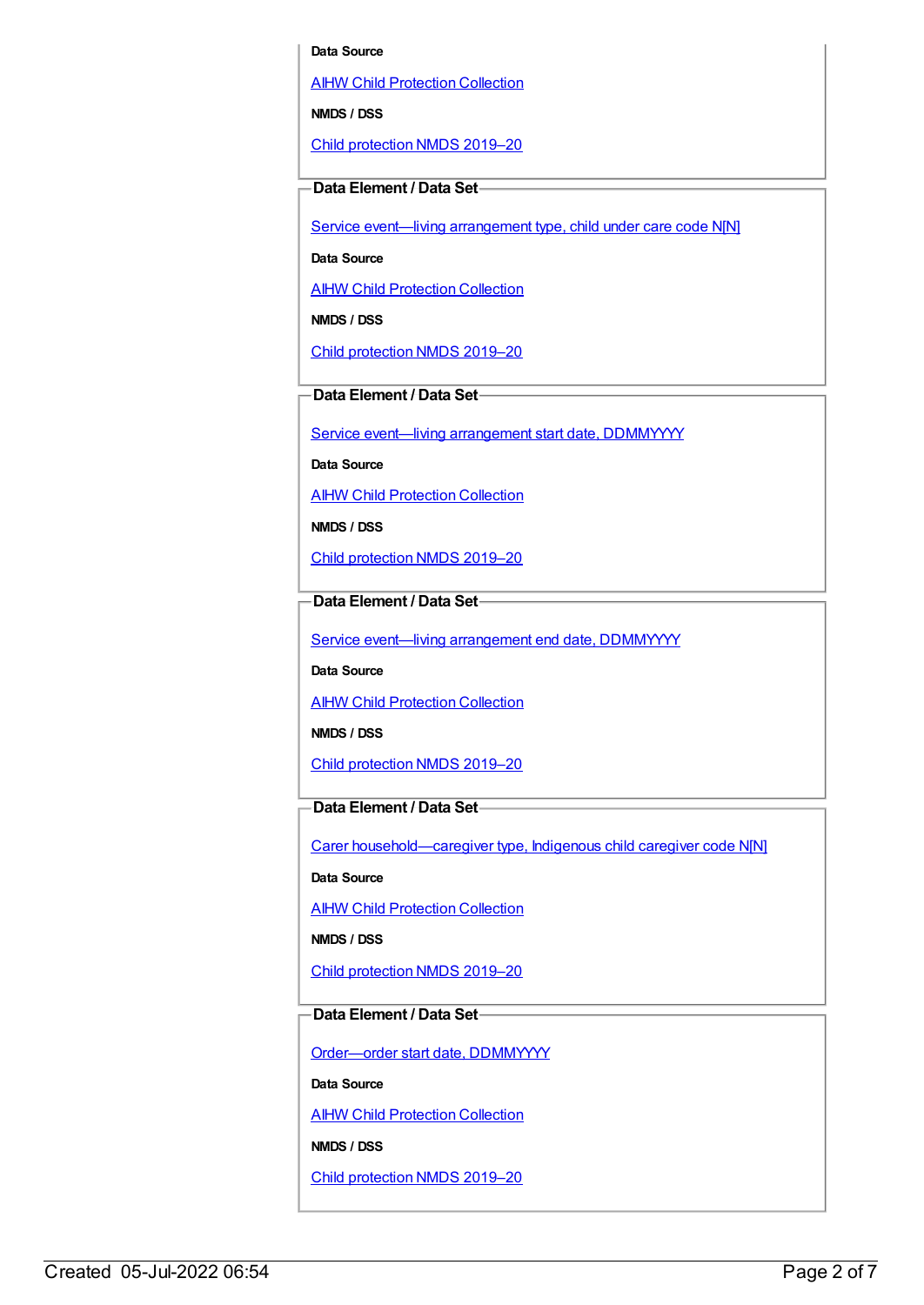### **Data Element / Data Set**

[Order—order](https://meteor.aihw.gov.au/content/536554) end date, DDMMYYYY

**Data Source**

AIHW Child [Protection](https://meteor.aihw.gov.au/content/489543) Collection

**NMDS / DSS**

Child [protection](https://meteor.aihw.gov.au/content/740158) NMDS 2019–20

## **Data Element / Data Set**

Person-Indigenous status, code N

**Data Source**

**AIHW Child [Protection](https://meteor.aihw.gov.au/content/489543) Collection** 

**NMDS / DSS**

Child [protection](https://meteor.aihw.gov.au/content/740158) NMDS 2019–20

## **Data Element / Data Set**

Service [event—financial](https://meteor.aihw.gov.au/content/652697) payment indicator, out-of-home care code N[N]

**Data Source**

**AIHW Child [Protection](https://meteor.aihw.gov.au/content/489543) Collection** 

**NMDS / DSS**

Child [protection](https://meteor.aihw.gov.au/content/740158) NMDS 2019–20

**Data Element / Data Set**

[Order—order](https://meteor.aihw.gov.au/content/657300) type, care and protection code N[N]

**Data Source**

AIHW Child [Protection](https://meteor.aihw.gov.au/content/489543) Collection

**NMDS / DSS**

Child [protection](https://meteor.aihw.gov.au/content/740158) NMDS 2019–20

**Denominator:** The number of Aboriginal and Torres Strait Islander children aged 0–17, in out-ofhome care at 30 June.

**Denominator data elements:**

|  | -Data Element / Data Set- |  |
|--|---------------------------|--|
|--|---------------------------|--|

[Person—date](https://meteor.aihw.gov.au/content/287007) of birth, DDMMYYYY

**Data Source**

**AIHW Child [Protection](https://meteor.aihw.gov.au/content/489543) Collection** 

**NMDS / DSS**

Child [protection](https://meteor.aihw.gov.au/content/740158) NMDS 2019–20

## **Data Element / Data Set**

Service event-living [arrangement](https://meteor.aihw.gov.au/content/474217) start date, DDMMYYYY

**Data Source**

**AIHW Child [Protection](https://meteor.aihw.gov.au/content/489543) Collection**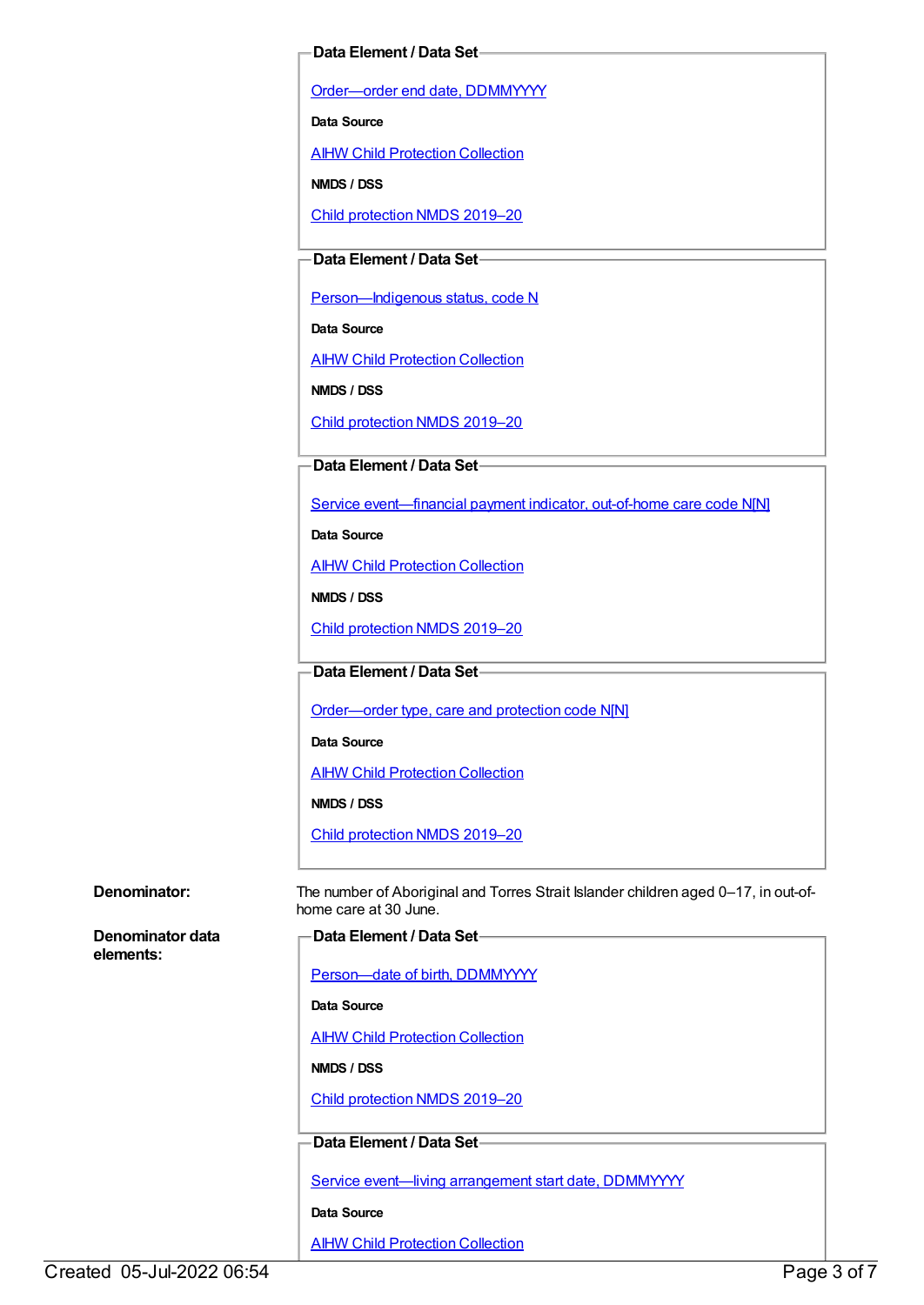#### **NMDS / DSS**

Child [protection](https://meteor.aihw.gov.au/content/740158) NMDS 2019–20

#### **Data Element / Data Set**

Service event—living [arrangement](https://meteor.aihw.gov.au/content/474223) end date, DDMMYYYY

**Data Source**

**AIHW Child [Protection](https://meteor.aihw.gov.au/content/489543) Collection** 

**NMDS / DSS**

Child [protection](https://meteor.aihw.gov.au/content/740158) NMDS 2019–20

## **Data Element / Data Set**

[Order—order](https://meteor.aihw.gov.au/content/536550) start date, DDMMYYYY

**Data Source**

AIHW Child [Protection](https://meteor.aihw.gov.au/content/489543) Collection

**NMDS / DSS**

Child [protection](https://meteor.aihw.gov.au/content/740158) NMDS 2019–20

## **Data Element / Data Set**

[Order—order](https://meteor.aihw.gov.au/content/536554) end date, DDMMYYYY

**Data Source**

**AIHW Child [Protection](https://meteor.aihw.gov.au/content/489543) Collection** 

**NMDS / DSS**

Child [protection](https://meteor.aihw.gov.au/content/740158) NMDS 2019–20

## **Data Element / Data Set**

Person-Indigenous status, code N

**Data Source**

**AIHW Child [Protection](https://meteor.aihw.gov.au/content/489543) Collection** 

**NMDS / DSS**

Child [protection](https://meteor.aihw.gov.au/content/740158) NMDS 2019–20

### **Data Element / Data Set**

Service event-financial payment indicator, out-of-home care code N[N]

**Data Source**

AIHW Child [Protection](https://meteor.aihw.gov.au/content/489543) Collection

**NMDS / DSS**

Child [protection](https://meteor.aihw.gov.au/content/740158) NMDS 2019–20

## **Data Element / Data Set**

[Order—order](https://meteor.aihw.gov.au/content/657300) type, care and protection code N[N]

**Data Source**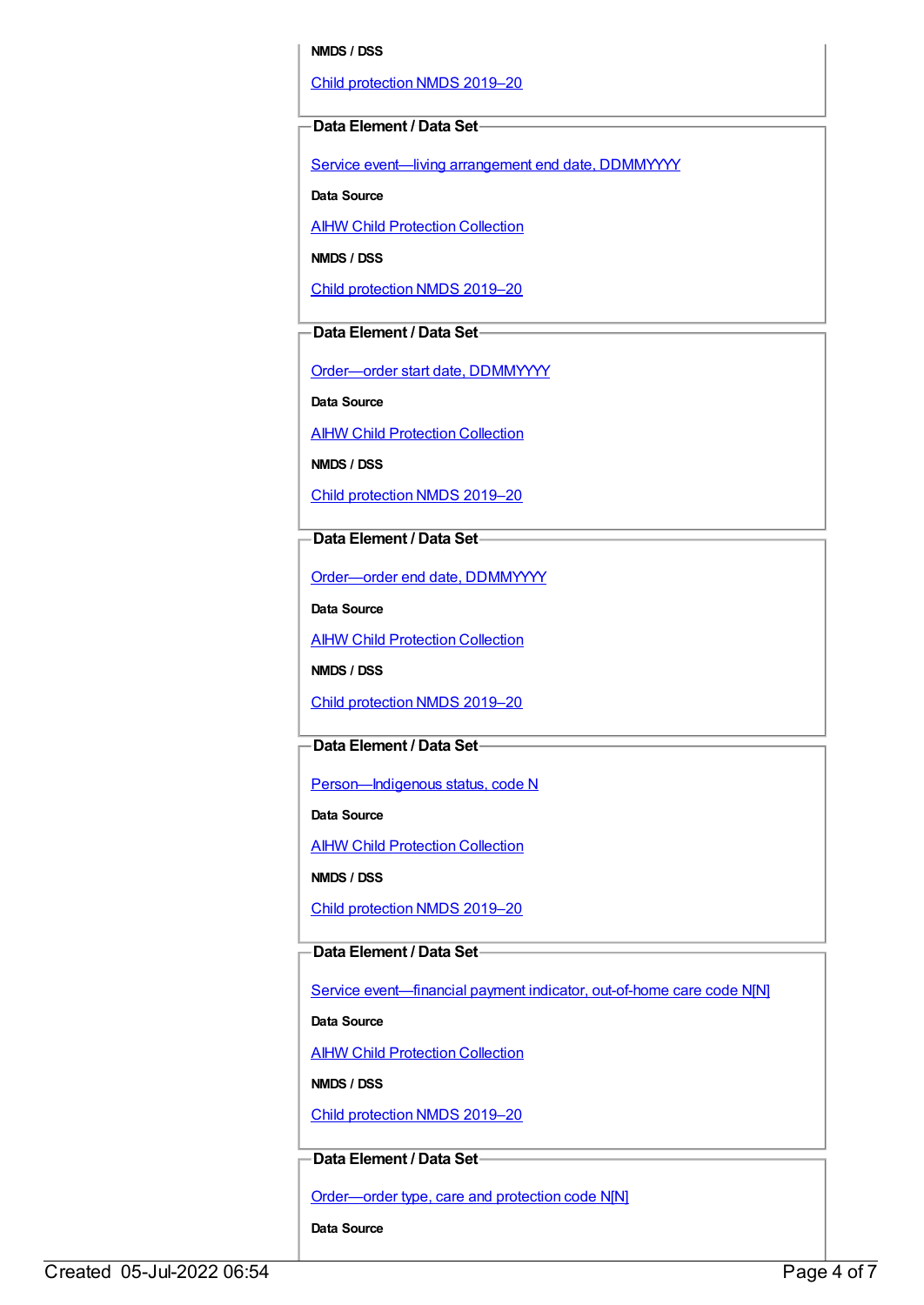**AIHW Child [Protection](https://meteor.aihw.gov.au/content/489543) Collection** 

**NMDS / DSS**

Child [protection](https://meteor.aihw.gov.au/content/740158) NMDS 2019–20

**Data Element / Data Set**

Service event—living [arrangement](https://meteor.aihw.gov.au/content/689331) type, child under care code N[N]

**Data Source**

**AIHW Child [Protection](https://meteor.aihw.gov.au/content/489543) Collection** 

**NMDS / DSS**

Child [protection](https://meteor.aihw.gov.au/content/740158) NMDS 2019–20

**Disaggregation:** 2016–17 to 2019–20

**Disaggregation data elements:**

By state and territory and by care giver type.

## **Data Element / Data Set**

[Person—Australian](https://meteor.aihw.gov.au/content/286919) state/territory identifier, code N

**Data Source**

**AIHW Child [Protection](https://meteor.aihw.gov.au/content/489543) Collection** 

**NMDS / DSS**

Child [protection](https://meteor.aihw.gov.au/content/740158) NMDS 2019–20

**Data Element / Data Set**

Carer [household—caregiver](https://meteor.aihw.gov.au/content/524944) type, Indigenous child caregiver code N[N]

**Data Source**

AIHW Child [Protection](https://meteor.aihw.gov.au/content/489543) Collection

**NMDS / DSS**

Child [protection](https://meteor.aihw.gov.au/content/740158) NMDS 2019–20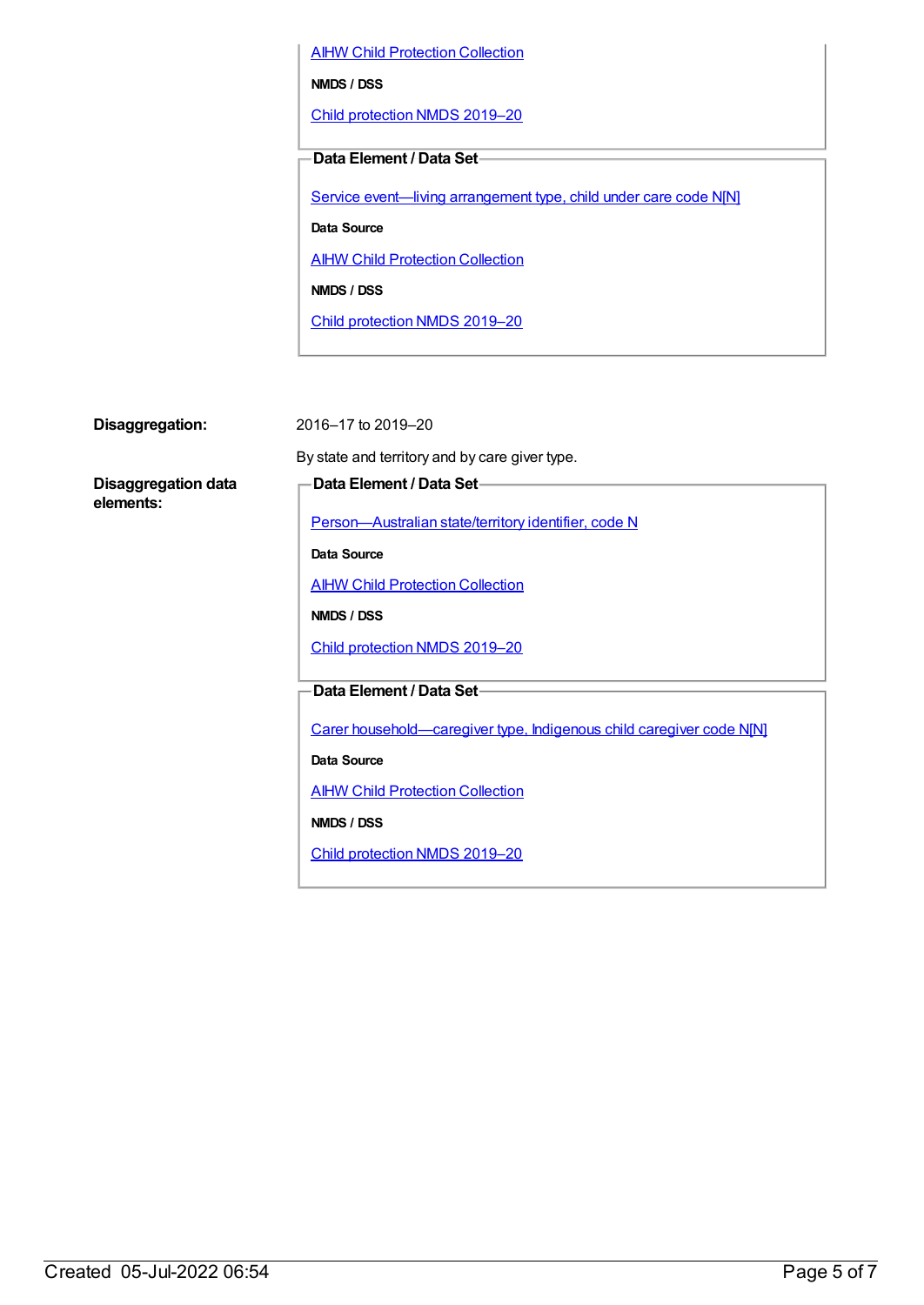| Comments: | Comparability of caregiver type disaggregations across jurisdictions                                                                                                                                                                                                                                                                                                                                                                                                                                                                                                                                                                                                                                                |
|-----------|---------------------------------------------------------------------------------------------------------------------------------------------------------------------------------------------------------------------------------------------------------------------------------------------------------------------------------------------------------------------------------------------------------------------------------------------------------------------------------------------------------------------------------------------------------------------------------------------------------------------------------------------------------------------------------------------------------------------|
|           | As with Indicator 1.1, jurisdictional differences in how Aboriginal and Torres Strait<br>Islander kin are defined and/or recorded may affect the comparability of caregiver<br>type disaggregations across states and territories.                                                                                                                                                                                                                                                                                                                                                                                                                                                                                  |
|           | For the Northern Territory, as with Indicator 1.1, counts of children living with<br>Aboriginal and Torres Strait Islander relatives or kin or other Aboriginal and Torres<br>Strait Islander caregivers only include children for whom the process of making a<br>placement decision was considered by caseworkers to be in accordance with the<br>ATSICPP. This means there may have been a higher number of Aboriginal and<br>Torres Strait Islander children living with Indigenous relatives or kin or other<br>Aboriginal and Torres Strait Islander caregivers than is counted in this indicator.                                                                                                            |
|           | <b>Comparability with similar reporting</b>                                                                                                                                                                                                                                                                                                                                                                                                                                                                                                                                                                                                                                                                         |
|           | As with Indicator 1.1, the placement of Aboriginal and Torres Strait Islander children<br>by caregiver type are also reported in Child protection Australia 2019-20 Table<br>S5.12 (AIHW 2020a), the Report on Government Services 2020 Table 16A.21<br>(Steering Committee for the Review of Government Service Provision 2020) and<br>NFPAC Indicator 5.2/NOOHCS Indicator 3.1 (AIHW 2020b). ATSICPP Indicator<br>1.2 differs from these reports in one or more of the following ways:                                                                                                                                                                                                                            |
|           | • Aboriginal and Torres Strait Islander residential care and Aboriginal and<br>Torres Strait Islander family group homes are not counted in the 'Other<br>Indigenous caregiver' category. This is on the basis that residential care and<br>family group homes are very low order placements in the ATSICPP<br>placement hierarchy. Children in these placement types are counted in the 'In<br>another care arrangement' category.<br>• Children in independent living arrangements are counted in the 'In another<br>care arrangement' category.<br>• Children for whom caregiver type was not known are counted in totals.<br>• Only children who are in out-of-home care as per the national definition of out- |

of-home care are counted.

# **Representational attributes**

| <b>Representation class:</b> | Proportion |
|------------------------------|------------|
| Data type:                   | Real       |
| Unit of measure:             | Person     |

# **Data source attributes**

| Data sources:                    | Data Source                                |
|----------------------------------|--------------------------------------------|
|                                  | <b>AIHW Child Protection Collection</b>    |
|                                  | Frequency                                  |
|                                  | Annual                                     |
|                                  | Data custodian                             |
|                                  | Australian Institute of Health and Welfare |
| <b>Accountability attributes</b> |                                            |
|                                  |                                            |

| <b>Reporting requirements:</b>                  | Fourth Action Plan under the National Framework for Protecting Australia's<br>Children 2009–2020 |
|-------------------------------------------------|--------------------------------------------------------------------------------------------------|
| Organisation responsible<br>for providing data: | Australian Institute for Health and Welfare (AIHW)                                               |